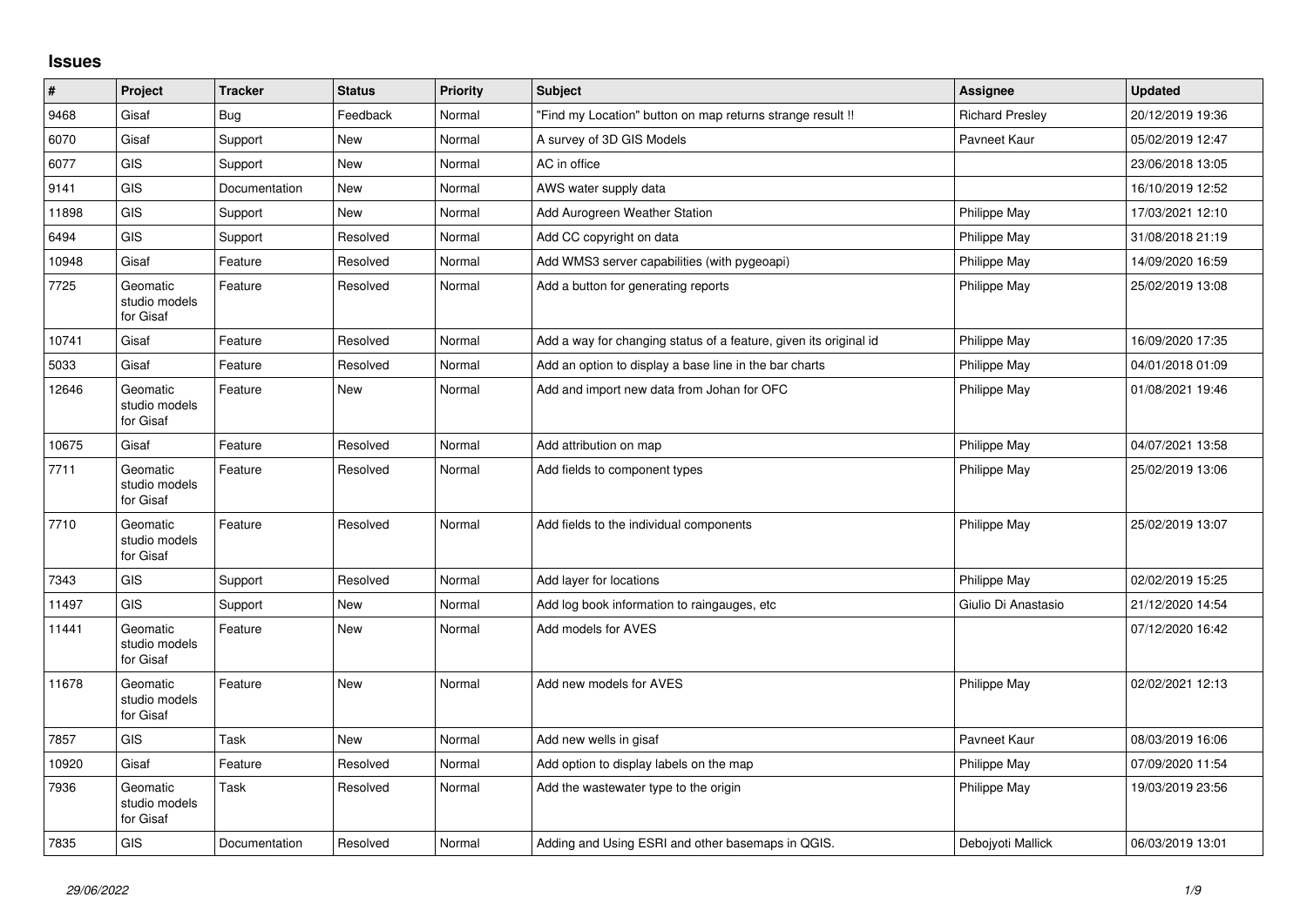| $\pmb{\#}$ | Project                                | <b>Tracker</b> | <b>Status</b> | <b>Priority</b> | <b>Subject</b>                                                              | <b>Assignee</b>         | <b>Updated</b>   |
|------------|----------------------------------------|----------------|---------------|-----------------|-----------------------------------------------------------------------------|-------------------------|------------------|
| 9944       | Gisaf                                  | Feature        | Resolved      | Normal          | Admin: manage categories                                                    | Philippe May            | 10/04/2020 12:06 |
| 10140      | Gisaf                                  | Bug            | <b>New</b>    | Normal          | Admin: sort out manager role                                                | Philippe May            | 19/05/2020 19:22 |
| 11907      | Gisaf                                  | Feature        | Resolved      | Normal          | Allow specific project list for custom models                               | Philippe May            | 19/03/2021 16:13 |
| 8384       | <b>GIS</b>                             | Task           | Feedback      | Normal          | Applying Topology Rules to Basins using QGIS 3.6.*                          | Debojyoti Mallick       | 12/06/2019 16:43 |
| 11506      | <b>GIS</b>                             | Documentation  | <b>New</b>    | Normal          | Article on wells levels graphs                                              | Philippe May            | 21/12/2020 16:41 |
| 9510       | Gisaf                                  | Feature        | Resolved      | Normal          | Automatically resample to daily when there's too much data                  | Philippe May            | 01/01/2020 14:12 |
| 10123      | Gisaf                                  | <b>Bug</b>     | Resolved      | Normal          | Basket Upload: store not saved                                              | Philippe May            | 19/05/2020 17:36 |
| 7836       | <b>GIS</b>                             | Task           | New           | Normal          | Bobby well missing                                                          | Pavneet Kaur            | 15/03/2019 15:04 |
| 11329      | <b>GIS</b>                             | Feature        | New           | Normal          | <b>Boundary Stones Updation</b>                                             | Giulio Di Anastasio     | 12/11/2020 18:03 |
| 11457      | Gisaf                                  | Support        | Resolved      | Normal          | Building Shed and Retaining Walls are not showing in a map                  | Philippe May            | 14/12/2020 19:52 |
| 7839       | <b>GIS</b>                             | Task           | Resolved      | Normal          | Bush vs Bush Area - mismatch                                                | Pushparaj Muthukrishnan | 23/03/2019 10:30 |
| 11486      | <b>GIS</b>                             | Feature        | <b>New</b>    | Normal          | Button Labels for wells details                                             | Philippe May            | 21/12/2020 10:26 |
| 12075      | <b>GIS</b>                             | Feature        | Resolved      | High            | CSR Weather Station not showing since 22 of april 2021                      | Philippe May            | 29/04/2021 15:34 |
| 13132      | <b>GIS</b>                             | Bug            | Resolved      | Normal          | CSR Weather station missing data 28 nd 29 Otober 2021                       | Philippe May            | 06/11/2021 12:20 |
| 8762       | <b>GIS</b>                             | Documentation  | New           | Normal          | Calculation of Run-off volume and Vegetation classification                 |                         | 05/08/2019 17:07 |
| 8763       | <b>GIS</b>                             | <b>Bug</b>     | New           | Normal          | Calculation of Run-off volume and Vegetation classification                 |                         | 05/08/2019 11:16 |
| 7554       | <b>GIS</b>                             | <b>Bug</b>     | Resolved      | Normal          | Cannot auto import points for project RZ                                    | Philippe May            | 04/02/2019 16:31 |
| 10728      | Gisaf                                  | <b>Bug</b>     | Resolved      | Normal          | Cannot download CSV for values                                              | Philippe May            | 03/08/2020 15:49 |
| 10360      | Gisaf                                  | <b>Bug</b>     | Resolved      | Normal          | Cannot import survey: accuracy issue                                        | Philippe May            | 17/06/2020 01:29 |
| 3368       | <b>GIS</b>                             | Bug            | Resolved      | Urgent          | Cannot upload data                                                          | Philippe May            | 21/12/2016 12:10 |
| 7243       | <b>GIS</b>                             | Bug            | Resolved      | Normal          | Cannot view well level for some well                                        | Bala Ramachandran       | 11/12/2018 15:21 |
| 8262       | <b>GIS</b>                             | Feature        | New           | Normal          | Change points into MISTAKES for updated cycle path and MM fence             | Pushparaj Muthukrishnan | 09/05/2019 14:59 |
| 10740      | Gisaf                                  | <b>Bug</b>     | Resolved      | Normal          | Change status: issue with projection system                                 | Philippe May            | 17/09/2020 14:34 |
| 7530       | <b>GIS</b>                             | Task           | New           | Normal          | Check the paint of the piezo boxes                                          | Bala Ramachandran       | 02/02/2019 11:34 |
| 8504       | GIS                                    | Support        | Resolved      | Normal          | Clean data from the weather station                                         | Philippe May            | 04/07/2019 17:05 |
| 8060       | <b>GIS</b>                             | Feature        | Resolved      | Normal          | Compilation of data on wells including elevation and CF (correction Factor) | Debojyoti Mallick       | 13/05/2019 15:56 |
| 13597      | <b>GIS</b>                             | Feature        | New           | Normal          | Courage well: tags to add after publishing                                  | Giulio Di Anastasio     | 03/02/2022 17:14 |
| 6954       | <b>GIS</b>                             | Support        | Resolved      | Normal          | Create a VM for DB                                                          | Philippe May            | 10/11/2018 16:02 |
| 6990       | <b>GIS</b>                             | Support        | Resolved      | Normal          | Create a VM for Notebooks                                                   | Philippe May            | 10/11/2018 15:57 |
| 13968      | Geomatic<br>studio models<br>for Gisaf | Feature        | Resolved      | Normal          | Create layers and all for the LB records                                    | Philippe May            | 28/04/2022 17:18 |
| 7651       | <b>GIS</b>                             | Task           | New           | Normal          | Create the Proposed shapefile layers                                        | Payneet Kaur            | 13/02/2019 15:44 |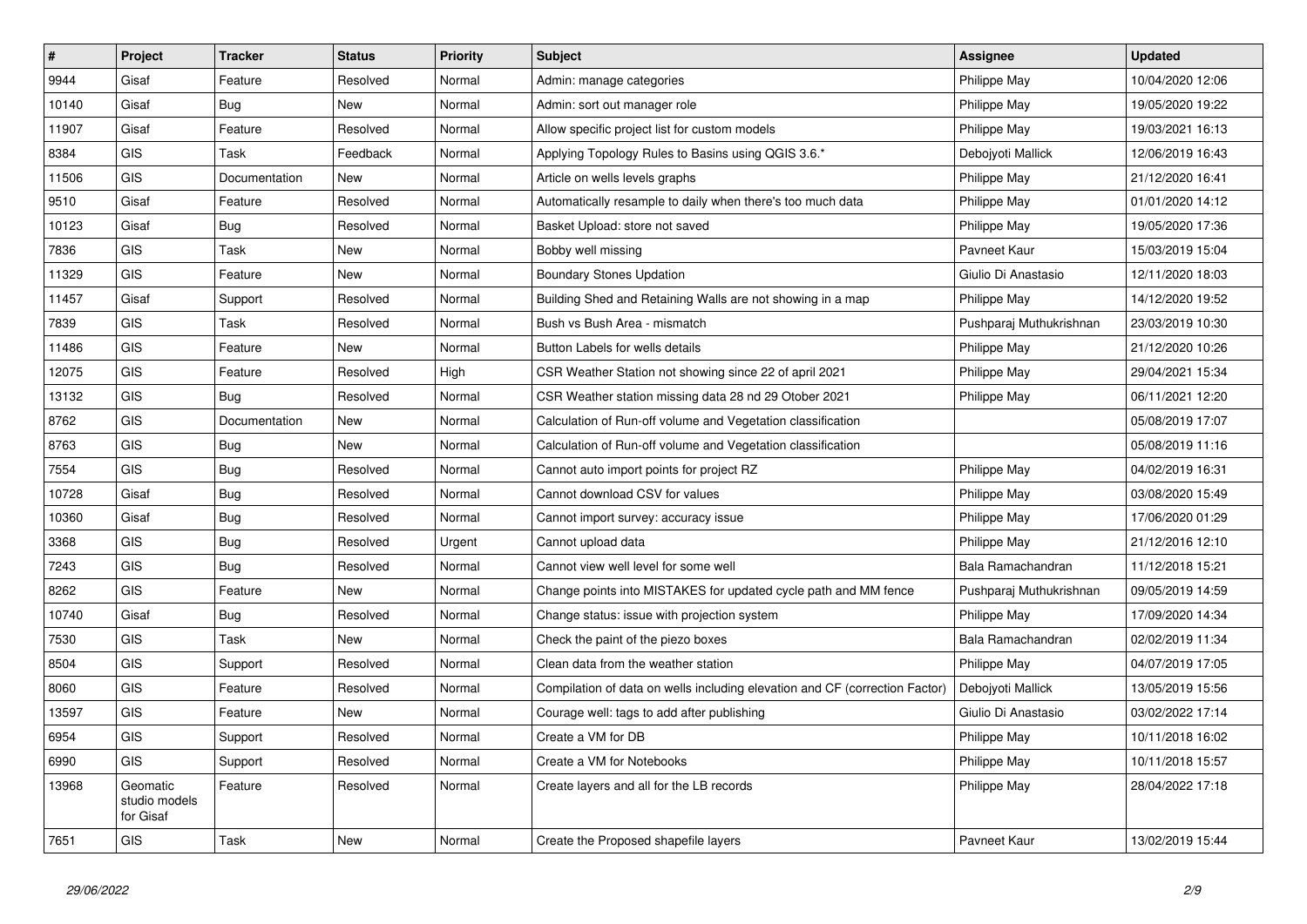| #     | Project                                | <b>Tracker</b> | <b>Status</b> | <b>Priority</b> | <b>Subject</b>                                                                                        | Assignee            | <b>Updated</b>   |
|-------|----------------------------------------|----------------|---------------|-----------------|-------------------------------------------------------------------------------------------------------|---------------------|------------------|
| 8096  | Geomatic<br>studio models<br>for Gisaf | Task           | Resolved      | Normal          | Creating a Gkpg/shp for elevation points in Basins with category as an<br>attribute                   | Philippe May        | 24/05/2019 16:57 |
| 9127  | GIS                                    | Task           | Resolved      | Normal          | Cross check                                                                                           | Bala Ramachandran   | 20/11/2019 12:32 |
| 7789  | GIS                                    | Task           | New           | Normal          | Cross check Johnny's well id 54 EGB007 - DEPTH is not correct in Harvest<br>data                      | Giulio Di Anastasio | 27/02/2019 16:58 |
| 10337 | Gisaf                                  | <b>Bug</b>     | Resolved      | Normal          | Custom layers with a "status" column not displayed on the map                                         | Philippe May        | 13/06/2020 17:36 |
| 11685 | <b>GIS</b>                             | Documentation  | New           | Normal          | Daily resampling of rainfall in CSR Weather Station - How is it calculated                            | Giulio Di Anastasio | 04/02/2021 11:14 |
| 12714 | Gisaf                                  | Feature        | <b>New</b>    | Normal          | Dana well correction factor changed                                                                   | Giulio Di Anastasio | 21/09/2021 12:57 |
| 11577 | Gisaf                                  | Feature        | Resolved      | Normal          | Dashboard: multiple sections per page                                                                 | Philippe May        | 27/01/2021 12:37 |
| 8567  | <b>GIS</b>                             | Task           | New           | Normal          | Delaunay 2D and 3D triangulation using catchment points and their<br>elevations                       | Debojyoti Mallick   | 03/07/2019 11:44 |
| 9735  | <b>GIS</b>                             | Documentation  | New           | Normal          | Disciplane farm well: wrong depth                                                                     | Bala Ramachandran   | 18/02/2020 17:15 |
| 7645  | GIS                                    | Documentation  | New           | Normal          | Documentation of health checks                                                                        |                     | 18/02/2019 09:24 |
| 9538  | Gisaf                                  | Feature        | <b>New</b>    | Normal          | Download shapefile of raw survey points facility - TO BE REMOVED?                                     | Philippe May        | 07/01/2020 14:35 |
| 7698  | <b>GIS</b>                             | Task           | New           | Normal          | EC & pH meter                                                                                         | Meera Natarajan     | 20/02/2019 10:01 |
| 7913  | GIS                                    | Task           | New           | High            | Editing to be done in GISAF                                                                           | Pavneet Kaur        | 15/03/2019 14:42 |
| 13642 | Gisaf                                  | Support        | Resolved      | Urgent          | Electrical problems: Server down                                                                      | Philippe May        | 15/02/2022 09:38 |
| 9736  | <b>GIS</b>                             | Support        | New           | High            | Enter correct day and time of the measurements of the wells                                           | Bala Ramachandran   | 18/02/2020 17:23 |
| 10180 | Gisaf                                  | Bug            | Resolved      | Normal          | Error importing Johan's shapefile                                                                     | Philippe May        | 27/05/2020 15:34 |
| 11691 | Gisaf                                  | Support        | Resolved      | Normal          | Error on when importing geopackage                                                                    | Selvarani C         | 18/03/2021 11:28 |
| 7584  | Gisaf                                  | Bug            | In Progress   | Normal          | Error with large integers (graphql)                                                                   | Philippe May        | 20/09/2019 10:52 |
| 10344 | Gisaf                                  | Bug            | New           | Normal          | Error: No accuracy defined for surveyor Eric Chacra - Baraka and<br>equipment {file.equipment}        | Giulio Di Anastasio | 16/06/2020 04:27 |
| 13106 | Gisaf                                  | Support        | New           | Normal          | Errors                                                                                                | Bala Ramachandran   | 27/10/2021 17:02 |
| 13107 | Gisaf                                  | Support        | New           | Normal          | Errors                                                                                                | Bala Ramachandran   | 27/10/2021 19:31 |
| 11715 | <b>GIS</b>                             | Support        | New           | Normal          | Evaluation of Pastas as an data analysis tool for well levels                                         | Giulio Di Anastasio | 08/02/2021 12:01 |
| 10819 | Gisaf                                  | Bug            | Resolved      | Normal          | Evergreen well: popup showing "null" instead of location, status, type                                | Philippe May        | 23/08/2020 23:44 |
| 5618  | Gisaf                                  | Feature        | Resolved      | Low             | Export layers as DXF                                                                                  | Philippe May        | 05/03/2019 12:42 |
| 9465  | Gisaf                                  | Bug            | Resolved      | Normal          | Export plots to PNG missing axis labels                                                               | Philippe May        | 08/01/2020 11:35 |
| 7957  | GIS                                    | Bug            | Feedback      | High            | Export polygon shapefiles do not show "holes"                                                         | Philippe May        | 04/04/2019 16:14 |
| 10125 | Gisaf                                  | <b>Bug</b>     | Resolved      | Normal          | Feature with Status other than existing, not showing in the map (example:<br>future building outline) | Philippe May        | 20/05/2020 04:05 |
| 9036  | Gisaf                                  | <b>Bug</b>     | Resolved      | Normal          | Fix login indicator                                                                                   | Philippe May        | 03/10/2019 15:15 |
| 10170 | GIS                                    | Bug            | New           | Normal          | Fix logout                                                                                            |                     | 23/05/2020 16:48 |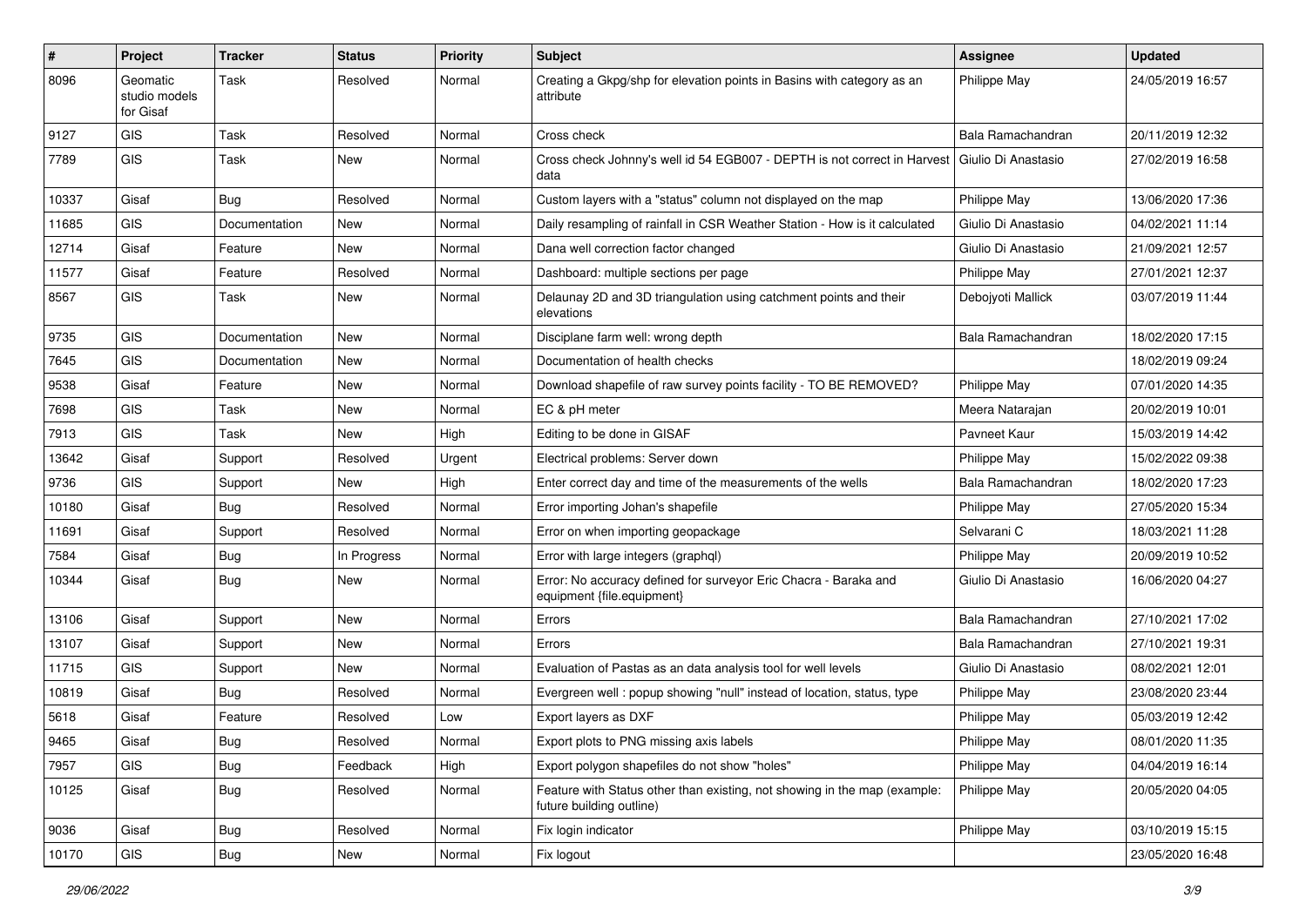| #     | Project                                | <b>Tracker</b> | <b>Status</b> | <b>Priority</b> | <b>Subject</b>                                                                                   | <b>Assignee</b>         | <b>Updated</b>   |
|-------|----------------------------------------|----------------|---------------|-----------------|--------------------------------------------------------------------------------------------------|-------------------------|------------------|
| 8231  | Gisaf                                  | Bug            | Resolved      | Normal          | Fix status in table definition of new categories                                                 | Philippe May            | 03/05/2019 17:26 |
| 10862 | <b>GIS</b>                             | Bug            | New           | Normal          | Fix the issues resulted from import point bug                                                    | Philippe May            | 05/09/2020 15:11 |
| 9592  | Gisaf                                  | Support        | Resolved      | Urgent          | Follow up migration                                                                              | Philippe May            | 19/01/2020 13:42 |
| 10182 | Gisaf                                  | Feature        | Resolved      | Normal          | Function to change status of surveyed features                                                   | Philippe May            | 15/07/2020 15:10 |
| 9534  | Gisaf                                  | Feature        | Resolved      | Normal          | GeoJson store: systematically use geodataframes                                                  | Philippe May            | 07/01/2020 16:51 |
| 12049 | <b>GIS</b>                             | Bug            | Resolved      | Immediate       | Gisaf Error                                                                                      | Philippe May            | 22/04/2021 10:39 |
| 11081 | Gisaf                                  | Support        | New           | Normal          | Gisaf doesn't allowed multiple reconciliation                                                    | <b>Philippe May</b>     | 01/10/2020 15:00 |
| 13991 | GIS                                    | Support        | In Progress   | High            | Gisaf is again hung                                                                              | Philippe May            | 30/04/2022 14:01 |
| 13985 | Gisaf                                  | Bug            | New           | High            | Gisaf is hanged                                                                                  | Philippe May            | 29/04/2022 22:15 |
| 13202 | Gisaf                                  | Support        | Resolved      | Normal          | Gisaf is showing error                                                                           | Philippe May            | 12/11/2021 12:59 |
| 13681 | Gisaf                                  | Support        | Resolved      | Normal          | Gisaf isn't Connecting                                                                           | Philippe May            | 19/02/2022 11:01 |
| 13952 | Gisaf                                  | Support        | Resolved      | Normal          | Gisaf isn't Connecting                                                                           | Philippe May            | 25/04/2022 11:27 |
| 13763 | <b>GIS</b>                             | Support        | Resolved      | Normal          | Gisaf not responding                                                                             | Philippe May            | 11/03/2022 13:03 |
| 13847 | GIS                                    | Support        | New           | Urgent          | Gisaf not responding                                                                             | Philippe May            | 01/04/2022 17:08 |
| 13883 | <b>GIS</b>                             | Support        | Resolved      | Urgent          | Gisaf not responding - Possible issue with tag editing?                                          | Philippe May            | 07/04/2022 19:34 |
| 14072 | <b>GIS</b>                             | Support        | Resolved      | Urgent          | Gisaf very slow                                                                                  | Philippe May            | 19/05/2022 02:29 |
| 7527  | Gisaf                                  | Feature        | Resolved      | Normal          | Give an option to resample data for graphs (eg. rain gauge)                                      | Philippe May            | 07/03/2019 16:24 |
| 10991 | Gisaf                                  | Bug            | <b>New</b>    | Normal          | Graph of Average rainfall by month in Dashboard - limited viewing area<br>when zooming in        | Philippe May            | 17/09/2020 14:49 |
| 8669  | Gisaf                                  | Feature        | Resolved      | Normal          | Groups of map layers                                                                             | <b>Philippe May</b>     | 26/07/2019 10:51 |
| 7696  | Geomatic<br>studio models<br>for Gisaf | Feature        | Resolved      | Normal          | HT Cables shapefile from Johan                                                                   | Philippe May            | 25/02/2019 18:54 |
| 8016  | <b>GIS</b>                             | Task           | New           | Normal          | Handling Exception in Python Scripts, Logging and Creating and<br>Publishing to a Git Repository | Debojyoti Mallick       | 03/05/2019 11:14 |
| 7858  | GIS                                    | Task           | New           | Normal          | Harvest data of wells to be entered in Gisaf                                                     | Pavneet Kaur            | 08/03/2019 16:07 |
| 8303  | <b>GIS</b>                             | Task           | New           | High            | Health check up residential zone (Priority 1 list)                                               | Meera Natarajan         | 14/05/2019 11:29 |
| 7643  | <b>GIS</b>                             | Task           | New           | Normal          | Health check-up in the RZ                                                                        | Meera Natarajan         | 18/02/2019 09:25 |
| 7120  | GIS                                    | Support        | In Progress   | Normal          | High CPU usage on the server (dom0)                                                              | Philippe May            | 26/02/2019 13:10 |
| 10149 | Gisaf                                  | <b>Bug</b>     | Resolved      | Normal          | Import basket: fix authorization auto import                                                     | Philippe May            | 09/06/2020 23:09 |
| 10830 | Gisaf                                  | <b>Bug</b>     | Resolved      | Normal          | Import issue with raw survey points                                                              | Philippe May            | 30/08/2020 14:45 |
| 11933 | Gisaf                                  | Support        | Resolved      | Normal          | Importing Error                                                                                  |                         | 30/03/2021 14:55 |
| 13090 | Gisaf                                  | Support        | Resolved      | Normal          | Importing error in new admin                                                                     | Philippe May            | 28/10/2021 11:00 |
| 7784  | GIS                                    | Task           | Resolved      | Immediate       | In Invocation Unpaved road is missing in gisaf                                                   | Pushparaj Muthukrishnan | 23/03/2019 10:32 |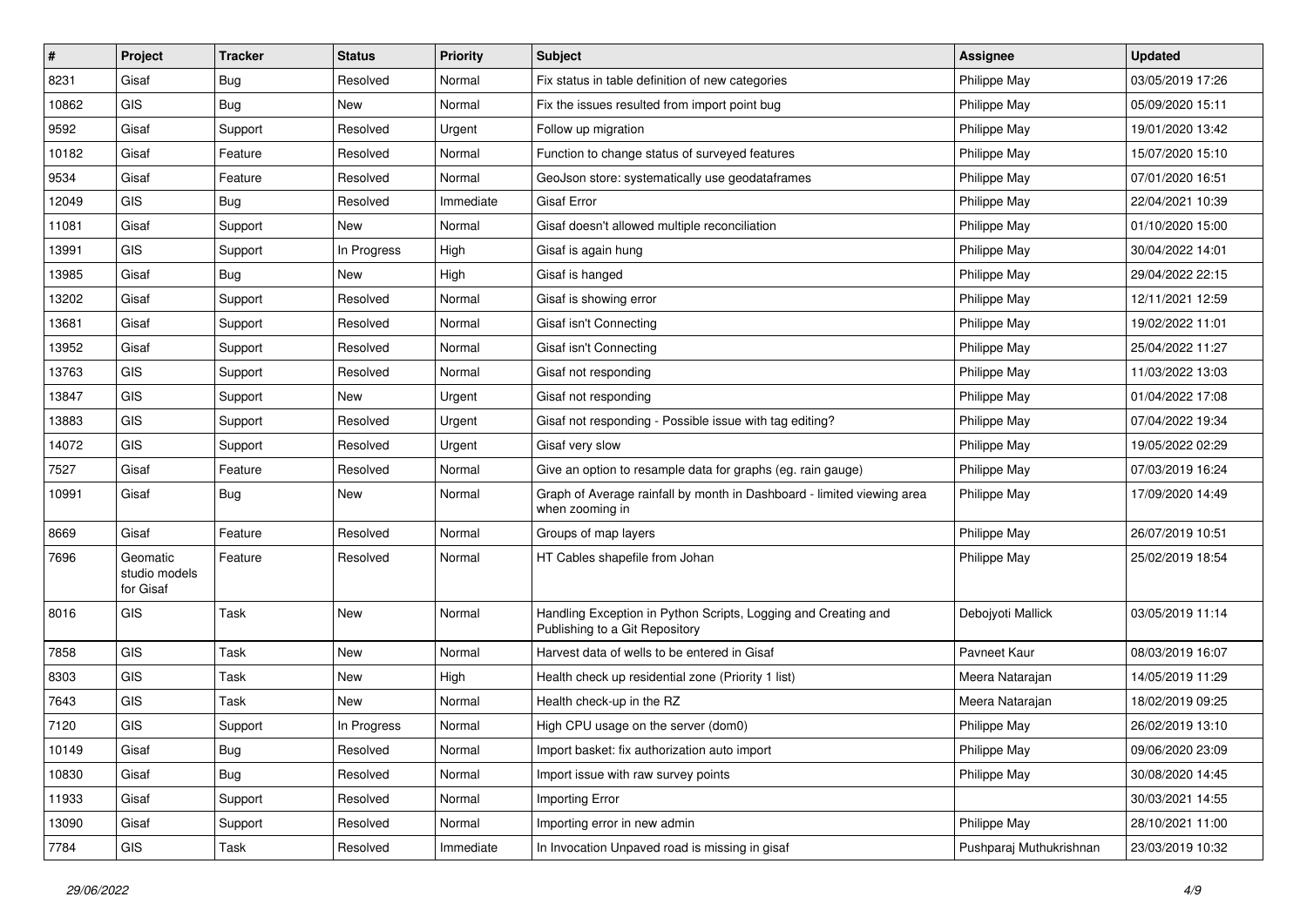| $\vert$ # | Project    | <b>Tracker</b> | <b>Status</b> | <b>Priority</b> | <b>Subject</b>                                                         | <b>Assignee</b>     | <b>Updated</b>   |
|-----------|------------|----------------|---------------|-----------------|------------------------------------------------------------------------|---------------------|------------------|
| 8787      | <b>GIS</b> | Support        | New           | Normal          | In Wastless P49 points are in text, we can't able to upload in gsaf    | Giulio Di Anastasio | 13/08/2019 17:10 |
| 7813      | Gisaf      | Documentation  | Resolved      | Normal          | Including credits for ESRI basemap (Sat, Highways, Labels)             | Philippe May        | 05/03/2019 12:39 |
| 9119      | <b>GIS</b> | Task           | Resolved      | Normal          | Individual/community well data                                         | Meera Natarajan     | 23/10/2019 11:16 |
| 7763      | <b>GIS</b> | Feature        | Feedback      | Normal          | Infrastructure: migrate old-admin to the same server than gisaf        | Philippe May        | 25/02/2019 11:11 |
| 7853      | GIS        | Support        | New           | Normal          | Install OpenDroneMap and WebODM                                        | Philippe May        | 09/05/2019 15:57 |
| 7402      | <b>GIS</b> | Support        | New           | Normal          | Integrate data from well probes                                        | Philippe May        | 10/01/2019 11:12 |
| 10014     | Gisaf      | Feature        | Resolved      | Normal          | Interity checks                                                        | Philippe May        | 19/05/2020 19:23 |
| 6769      | <b>GIS</b> | Support        | In Progress   | Normal          | Issue in the DXF conversion                                            | Pavneet Kaur        | 04/10/2018 15:00 |
| 5974      | Gisaf      | <b>Bug</b>     | Resolved      | Normal          | Issues in uploading readings into GISAF using interface                | Philippe May        | 06/02/2019 09:25 |
| 13445     | GIS        | Support        | New           | Normal          | Jupyter notebook for rnoff calculation: kernel not connecting          | Giulio Di Anastasio | 03/02/2022 17:22 |
| 12688     | Gisaf      | Support        | Resolved      | Normal          | Layers are not visible                                                 | Philippe May        | 10/08/2021 10:03 |
| 10979     | Gisaf      | <b>Bug</b>     | Resolved      | Normal          | Line work import: no geometries?                                       | Selvarani C         | 17/09/2020 01:08 |
| 10407     | Gisaf      | Bug            | Resolved      | Normal          | Live layer DXF export: missing reprojection                            | Philippe May        | 23/06/2020 04:24 |
| 9563      | Gisaf      | Feature        | Resolved      | Normal          | Live layers: add option to link to a map feature                       | Philippe May        | 12/01/2020 22:22 |
| 13125     | Gisaf      | <b>Bug</b>     | Resolved      | Normal          | Live layers: error with no detail shown                                | Philippe May        | 01/11/2021 19:06 |
| 9789      | Gisaf      | Feature        | New           | Normal          | Login: put in a dialog                                                 | Philippe May        | 28/02/2020 04:28 |
| 10306     | Gisaf      | <b>Bug</b>     | Resolved      | Normal          | Logout not working                                                     | Philippe May        | 11/06/2020 12:13 |
| 7379      | Gisaf      | Feature        | <b>New</b>    | Low             | Make Gisaf installable (Progressive Web App)                           | Philippe May        | 02/02/2019 10:27 |
| 7156      | <b>GIS</b> | Support        | Resolved      | Normal          | Make server boot again                                                 | Philippe May        | 05/02/2019 11:13 |
| 9519      | Gisaf      | Bug            | Resolved      | Normal          | Map info: fix icons                                                    | Philippe May        | 02/01/2020 13:11 |
| 10400     | Gisaf      | Bug            | Resolved      | Normal          | Map search: works only once                                            | Philippe May        | 24/06/2020 12:05 |
| 3410      | <b>GIS</b> | Support        | Resolved      | High            | Map website to http://water.auroville.org.in                           | Philippe May        | 27/12/2016 22:41 |
| 9602      | Gisaf      | Bug            | Resolved      | Normal          | Map: ability to cancel download                                        | Philippe May        | 20/01/2020 18:32 |
| 8630      | Gisaf      | Feature        | Resolved      | Normal          | Map: add option for filter with status                                 | Philippe May        | 10/07/2019 16:49 |
| 9516      | Gisaf      | Feature        | Resolved      | Normal          | Map: add option to grab link to the selected feature                   | Philippe May        | 02/01/2020 15:42 |
| 9603      | Gisaf      | <b>Bug</b>     | New           | Normal          | Map: clean memory after removing layer                                 | Philippe May        | 20/01/2020 13:05 |
| 8756      | Gisaf      | <b>Bug</b>     | Resolved      | Normal          | Map: handle errors when layers (eg. in base maps) don't actually exist | Philippe May        | 02/08/2019 16:40 |
| 13901     | GIS        | <b>Bug</b>     | New           | Normal          | Map: style of the category with status 'E' is always applied           | Philippe May        | 12/04/2022 11:01 |
| 11448     | <b>GIS</b> | Documentation  | New           | High            | Meaning of colors for wells in the map                                 | Giulio Di Anastasio | 10/12/2020 11:34 |
| 12491     | Gisaf      | Feature        | Resolved      | Normal          | Measure distances on the map                                           | Philippe May        | 11/07/2021 11:51 |
| 10536     | Gisaf      | Feature        | Resolved      | Normal          | Migrate PlottableModel.Actions.download_csv_value to plugins           | Philippe May        | 15/07/2020 15:07 |
| 12895     | GIS        | Support        | Resolved      | Normal          | Migrate backups to Bung                                                | Philippe May        | 12/11/2021 00:36 |
| 13068     | GIS        | Support        | Resolved      | Normal          | Migrate gisaf VM to bullseye                                           | Philippe May        | 25/10/2021 17:28 |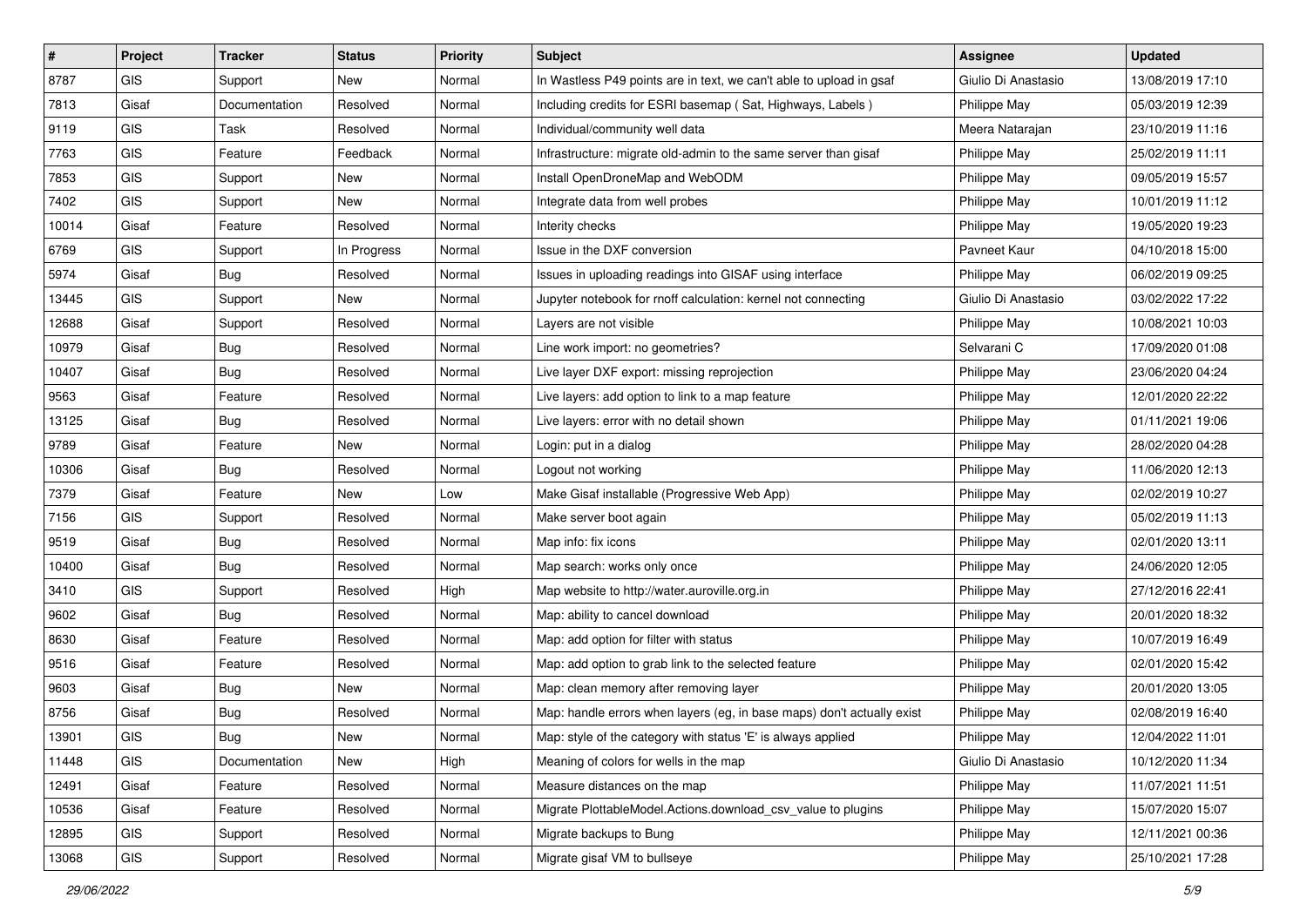| #     | Project    | <b>Tracker</b> | <b>Status</b> | Priority | Subject                                                                                                      | <b>Assignee</b>         | <b>Updated</b>   |
|-------|------------|----------------|---------------|----------|--------------------------------------------------------------------------------------------------------------|-------------------------|------------------|
| 13258 | Gisaf      | <b>Bug</b>     | Resolved      | Normal   | Missing data from AmbientWeather weather stations                                                            | Philippe May            | 21/11/2021 16:50 |
| 10829 | Gisaf      | Bug            | Resolved      | Normal   | Missing symbols                                                                                              | Philippe May            | 24/08/2020 12:34 |
| 12850 | <b>GIS</b> | Support        | New           | Normal   | Mistakenly deleted ticket about PgAdmin                                                                      | Giulio Di Anastasio     | 08/09/2021 12:50 |
| 14090 | GIS        | Feature        | Resolved      | Normal   | Move to SDDs after failure of one HDD in the RAID array of the domUs                                         | Philippe May            | 27/05/2022 16:28 |
| 10214 | Gisaf      | Support        | New           | Normal   | Multiple Reconciliations                                                                                     | Philippe May            | 27/05/2020 16:12 |
| 13822 | <b>GIS</b> | Support        | Feedback      | Normal   | Need a Login id and password to a Gisaf for entering the tag value.                                          | Pushparaj Muthukrishnan | 27/03/2022 16:47 |
| 13805 | Gisaf      | <b>Bug</b>     | Resolved      | Normal   | Need to learn how to use tags on survey features                                                             | Giulio Di Anastasio     | 23/03/2022 23:03 |
| 10539 | Gisaf      | Bug            | Resolved      | Normal   | New basket admin: the metadata (surveyor, etc) aren't populated from raw<br>points when importing shapefiles | Philippe May            | 15/07/2020 15:02 |
| 10289 | Gisaf      | <b>Bug</b>     | Resolved      | Normal   | New basket: cannot import raingauge Excel sheet                                                              | Philippe May            | 11/06/2020 12:17 |
| 13766 | Gisaf      | Bug            | New           | Normal   | OGCAPI: make async                                                                                           | Philippe May            | 11/03/2022 14:39 |
| 7795  | GIS        | Support        | New           | Normal   | Open SOurce software tutorials on water management from youtube -<br>Hatari Labs                             | Pavneet Kaur            | 12/03/2019 16:33 |
| 10151 | GIS        | Feature        | Resolved      | Normal   | PG ADMIN installation on server                                                                              | Philippe May            | 23/05/2020 12:04 |
| 11886 | Gisaf      | Support        | Resolved      | Normal   | Pandas resample deprecation warning                                                                          | Philippe May            | 16/03/2021 12:49 |
| 9483  | Gisaf      | Support        | <b>New</b>    | Normal   | Performance: writing gpkg is slower than shapefiles                                                          | Philippe May            | 08/01/2020 11:15 |
| 9493  | Gisaf      | <b>Bug</b>     | Resolved      | Normal   | Plotly png download resize frame                                                                             | Philippe May            | 26/12/2019 16:37 |
| 10213 | Gisaf      | Bug            | Resolved      | Normal   | Point showing in the reconciliation pop-up but error while reconciling                                       | Philippe May            | 26/06/2020 14:37 |
| 6090  | Gisaf      | Bug            | New           | Low      | Polygon rendering issue                                                                                      | Philippe May            | 07/03/2019 16:24 |
| 10153 | GIS        | Support        | Resolved      | Normal   | Postgis access for Selvarani in QGis                                                                         | Philippe May            | 23/05/2020 12:05 |
| 7578  | GIS        | Task           | <b>New</b>    | Normal   | Preparation regarding the meeting with gilles                                                                | Dorian Nadaud           | 06/02/2019 16:08 |
| 7724  | GIS        | Task           | New           | Normal   | Publish CZ and IDZ- Water Project> on Gisaf                                                                  | Pavneet Kaur            | 15/03/2019 14:55 |
| 11966 | Gisaf      | Support        | <b>New</b>    | Normal   | QGIS Graphical Modeler                                                                                       | Giulio Di Anastasio     | 16/04/2021 13:09 |
| 7814  | <b>GIS</b> | Task           | Resolved      | Normal   | RTK coordinates of Drone targets                                                                             | Pushparaj Muthukrishnan | 03/05/2019 11:35 |
| 10364 | Gisaf      | Support        | New           | Normal   | Reconcile the reconciliations                                                                                | Philippe May            | 17/06/2020 17:27 |
| 11260 | Gisaf      | Support        | Resolved      | Normal   | Reconciliation is not happening                                                                              |                         | 03/11/2020 11:32 |
| 10196 | <b>GIS</b> | Documentation  | New           | Normal   | Reconciliation of points in tables not at raw level. (Polygon, Line)                                         | Giulio Di Anastasio     | 26/05/2020 14:37 |
| 11071 | Gisaf      | Support        | New           | Normal   | Reconciliation: cannot find some points                                                                      | Philippe May            | 01/10/2020 13:03 |
| 10122 | Gisaf      | Bug            | Resolved      | Normal   | Reconciliation: missing categories                                                                           | Philippe May            | 19/05/2020 02:53 |
| 10331 | Gisaf      | Feature        | Resolved      | Normal   | Reconciliation: sort layer by alphabetical order                                                             | Philippe May            | 12/06/2020 17:45 |
| 10439 | Gisaf      | Bug            | Resolved      | Normal   | Reconciliation: use categories instead of layers                                                             | Philippe May            | 27/06/2020 05:21 |
| 13203 | GIS        | Support        | In Progress   | Normal   | Redis server: fix warning relarted to memory allocation                                                      | Philippe May            | 12/11/2021 13:03 |
| 5978  | GIS        | Task           | Resolved      | High     | Registration for Bangalore Open Street Map conference                                                        | Philippe May            | 11/06/2018 11:56 |
| 9466  | Gisaf      | Support        | Resolved      | Normal   | Rename "altitude" to "elevation"                                                                             | Philippe May            | 08/01/2020 11:27 |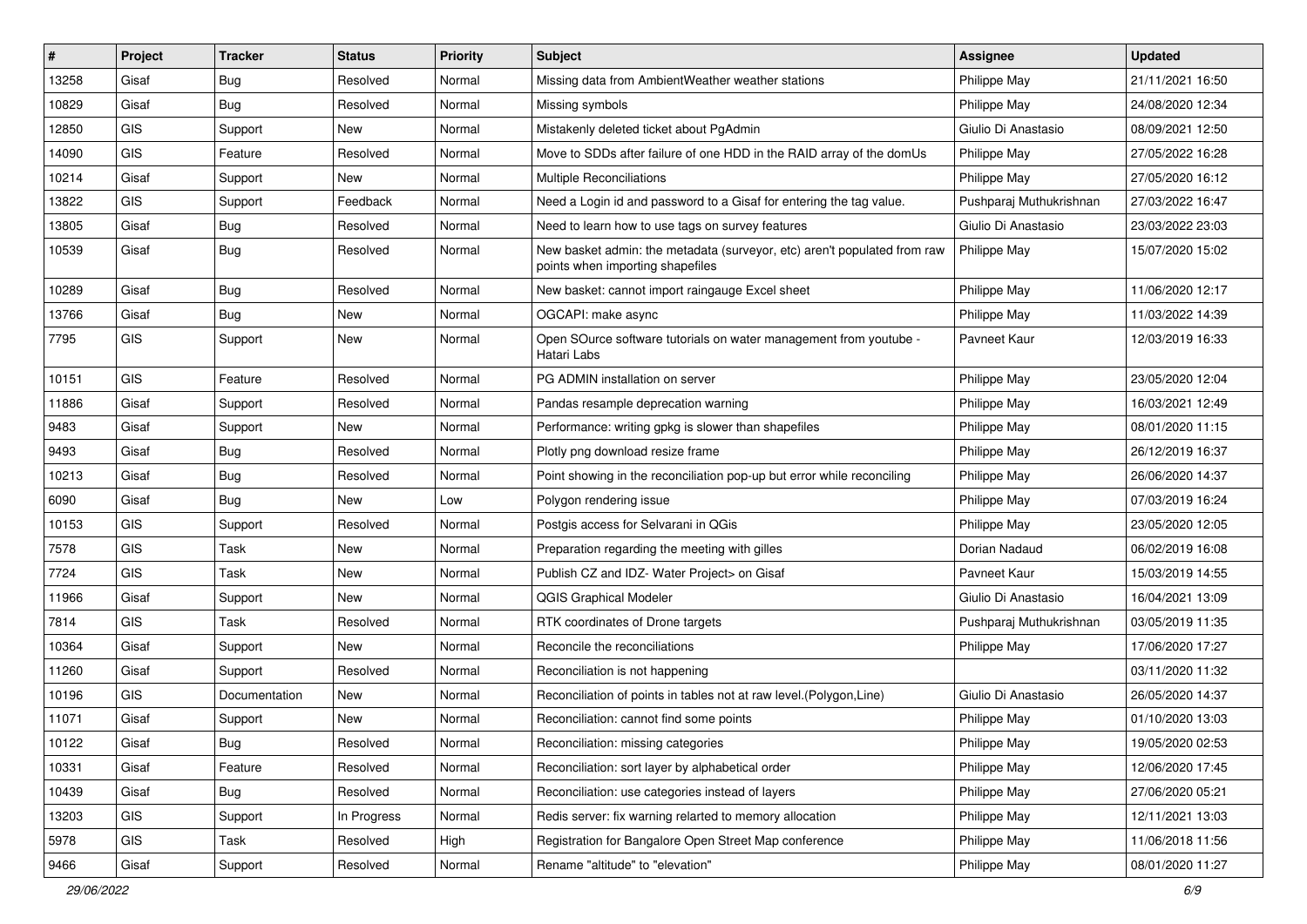| #     | Project                                | <b>Tracker</b> | <b>Status</b> | Priority | <b>Subject</b>                                                                       | <b>Assignee</b>         | <b>Updated</b>   |
|-------|----------------------------------------|----------------|---------------|----------|--------------------------------------------------------------------------------------|-------------------------|------------------|
| 12077 | <b>GIS</b>                             | Documentation  | New           | Normal   | Reorganize the Wiki                                                                  | Selvarani C             | 28/04/2021 17:39 |
| 10322 | <b>GIS</b>                             | Support        | New           | Normal   | Resume the basket imports, and review of the new admin baskets                       | Giulio Di Anastasio     | 11/06/2020 17:17 |
| 7937  | GIS                                    | <b>Bug</b>     | Resolved      | Normal   | Retention wall is not properly display in GIS,                                       | Pushparaj Muthukrishnan | 23/03/2019 15:52 |
| 7746  | GIS                                    | Task           | New           | High     | Sacred Groves well                                                                   | Bala Ramachandran       | 05/03/2019 11:32 |
| 6099  | Gisaf                                  | Feature        | New           | Low      | Sanic/Gino admin                                                                     | Philippe May            | 07/03/2019 16:24 |
| 13447 | <b>GIS</b>                             | Support        | Resolved      | Urgent   | Server down due to electrical power cut                                              | Philippe May            | 31/12/2021 17:14 |
| 8246  | GIS                                    | Support        | Resolved      | Normal   | Server down?                                                                         | Philippe May            | 06/05/2019 15:45 |
| 13235 | GIS                                    | Support        | Resolved      | Normal   | Server hardware failure (sdc hard drive)                                             | Philippe May            | 19/11/2021 17:59 |
| 13115 | GIS                                    | Task           | In Progress   | Urgent   | Server not working after power cut                                                   | Philippe May            | 29/10/2021 11:05 |
| 9292  | GIS                                    | Support        | Resolved      | Normal   | Server upgrade to buster                                                             | Philippe May            | 13/11/2019 12:29 |
| 9220  | GIS                                    | Feature        | Resolved      | High     | Setting the daily resampling of weather data starting from 8.30 am                   | Philippe May            | 08/01/2020 17:57 |
| 9463  | GIS                                    | Support        | Resolved      | Normal   | Setup a weather station in Kalpana                                                   | Philippe May            | 02/11/2021 15:08 |
| 7161  | GIS                                    | Support        | In Progress   | Normal   | Setup remote backup                                                                  | Philippe May            | 19/12/2018 10:14 |
| 7734  | GIS                                    | Task           | New           | Normal   | Start surveying in Sukhavati                                                         | Ramkumar Sekar          | 25/02/2019 17:49 |
| 9749  | Gisaf                                  | Feature        | <b>New</b>    | Normal   | Strip extra characters in graphQL queries                                            | Philippe May            | 07/09/2020 12:48 |
| 11449 | Gisaf                                  | Feature        | Resolved      | Normal   | Strip extra characters when importing survey CSV files                               | Philippe May            | 10/12/2020 01:06 |
| 6907  | Gisaf                                  | Support        | New           | Low      | Study alternative for TileServer                                                     | Philippe May            | 11/01/2020 11:45 |
| 7818  | GIS                                    | Task           | Resolved      | Normal   | Studying OGC services with Publish / Subscription for Open source forum.             | Debojyoti Mallick       | 29/03/2019 10:37 |
| 11648 | Gisaf                                  | Documentation  | New           | Normal   | Styling categories                                                                   | Giulio Di Anastasio     | 27/01/2021 16:02 |
| 7549  | GIS                                    | Task           | Resolved      | Normal   | Surrender and Grace WWTP Health check                                                | Meera Natarajan         | 06/02/2019 09:57 |
| 8721  | Gisaf                                  | Feature        | New           | Normal   | Survey data basket: handle the case when more than one file in the basket<br>per day | Philippe May            | 14/10/2020 17:01 |
| 7574  | GIS                                    | <b>Task</b>    | Resolved      | Normal   | Survey in Maduca                                                                     | Pushparaj Muthukrishnan | 26/02/2019 14:42 |
| 10323 | <b>GIS</b>                             | Bug            | Resolved      | Normal   | Survey points from Eric Chacra: misc issues                                          | Philippe May            | 03/08/2020 13:11 |
| 11762 | Gisaf                                  | Feature        | Resolved      | Normal   | Switch from Mapbox to Maplibre                                                       | Philippe May            | 20/11/2021 15:21 |
| 8070  | <b>GIS</b>                             | Documentation  | New           | Normal   | TIN based watershed models                                                           |                         | 10/04/2019 15:31 |
| 10733 | GIS                                    | Documentation  | New           | Normal   | Tags retained when the same geometry is replaced                                     |                         | 04/08/2020 16:16 |
| 9517  | Gisaf                                  | Feature        | Resolved      | Normal   | Tags: add location                                                                   | Philippe May            | 03/01/2020 11:54 |
| 10228 | Gisaf                                  | <b>Bug</b>     | New           | Normal   | Telephone box: geopackage error while downloading, geometry wrong in<br>shape file   | Giulio Di Anastasio     | 28/05/2020 18:09 |
| 7935  | Geomatic<br>studio models<br>for Gisaf | Task           | Resolved      | Normal   | Template components in order                                                         | Philippe May            | 20/03/2019 15:18 |
| 7776  | GIS                                    | Feature        | New           | High     | Text on IZ CAD file                                                                  | Pavneet Kaur            | 26/02/2019 12:57 |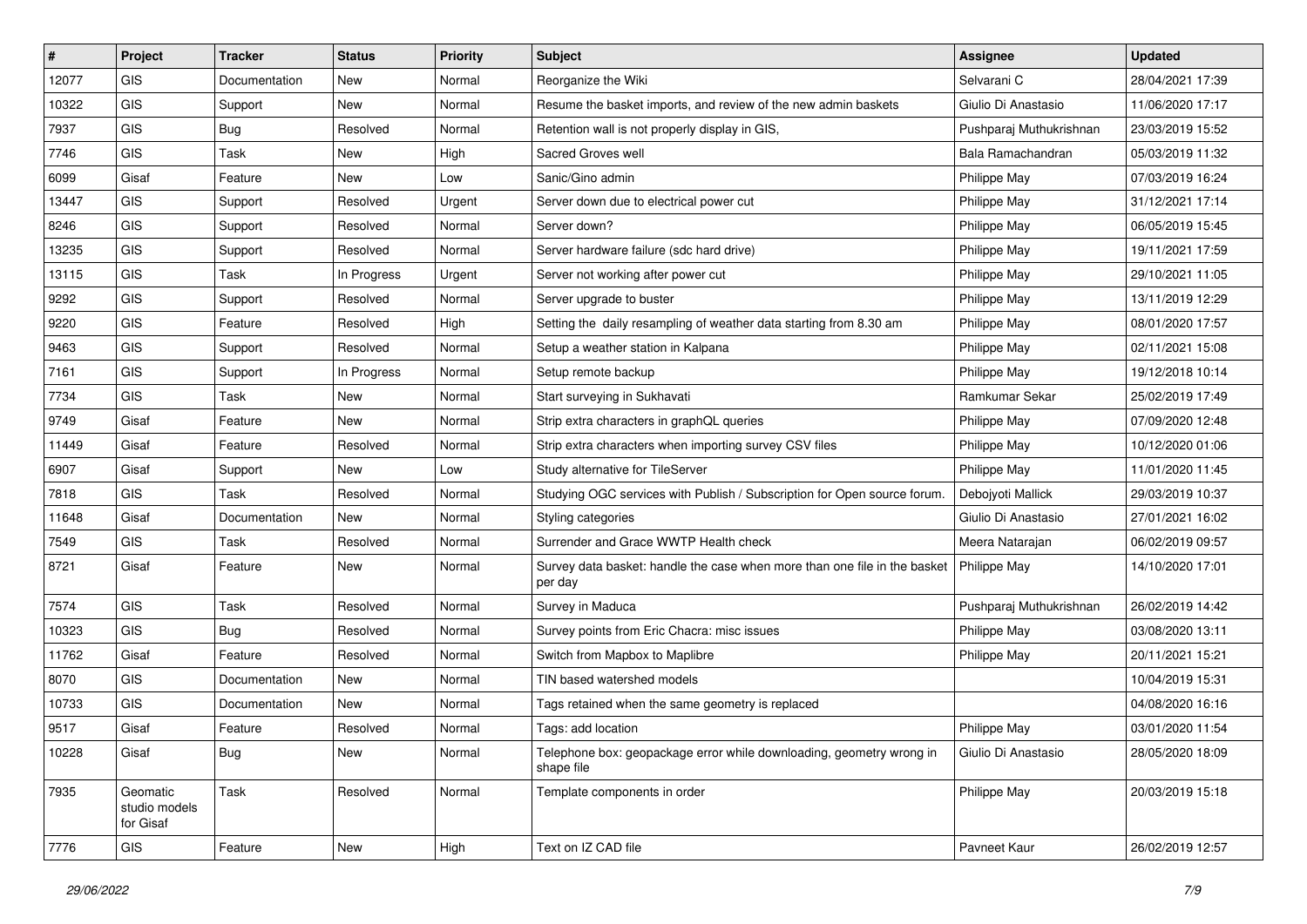| $\vert$ # | Project                                | <b>Tracker</b> | <b>Status</b> | Priority | <b>Subject</b>                                                                                                       | <b>Assignee</b>         | <b>Updated</b>   |
|-----------|----------------------------------------|----------------|---------------|----------|----------------------------------------------------------------------------------------------------------------------|-------------------------|------------------|
| 7778      | GIS                                    | Task           | Resolved      | Normal   | To fines the survey work in Sukhavati Community by 09/03/2019                                                        | Pushparaj Muthukrishnan | 03/05/2019 11:37 |
| 7548      | <b>GIS</b>                             | Task           | Resolved      | Normal   | To finish the Kalpana line work and Shape file and include the D, E Cad<br>and shape file to master file             | Pushparaj Muthukrishnan | 03/05/2019 11:38 |
| 7786      | GIS                                    | Task           | Resolved      | Low      | To take a photo of Boundary Stone and position                                                                       | Pushparaj Muthukrishnan | 03/05/2019 11:36 |
| 8450      | GIS                                    | Support        | Resolved      | Normal   | Unable to Load Jupyter Lab                                                                                           | Philippe May            | 10/06/2019 15:52 |
| 8380      | <b>GIS</b>                             | Task           | Feedback      | Normal   | Understanding Terrain Datasets for vector modelling of DTM using ArcGIS<br>concepts                                  | Debojyoti Mallick       | 07/06/2019 10:20 |
| 8299      | <b>GIS</b>                             | Task           | Resolved      | High     | Understanding The Things Network Fair Access Policy and Gateway<br>Limitations                                       | Debojyoti Mallick       | 27/05/2019 10:28 |
| 7984      | GIS                                    | Task           | Resolved      | Normal   | Understanding The Things Network and embedding it with Jupyter for Well<br>Data                                      | Debojyoti Mallick       | 29/03/2019 16:04 |
| 8486      | <b>GIS</b>                             | Task           | In Progress   | Normal   | Understanding how to generate a DSM (Digital Surface Model) or DEM<br>(Digital Elevation Model) using Survey Points. | Debojyoti Mallick       | 03/07/2019 11:44 |
| 13992     | <b>GIS</b>                             | Documentation  | <b>New</b>    | Normal   | Units for Wind speed in automatic weather stations                                                                   | Giulio Di Anastasio     | 30/04/2022 19:37 |
| 9509      | Gisaf                                  | Feature        | Resolved      | Normal   | Update angular-plotly to 1.5.0                                                                                       | Philippe May            | 04/01/2020 12:05 |
| 10224     | Gisaf                                  | Support        | Resolved      | Normal   | Update gs.basemaps in Jupyter notebooks                                                                              | <b>Philippe May</b>     | 14/06/2021 16:15 |
| 12051     | GIS                                    | Support        | <b>New</b>    | Normal   | Update pgadmin                                                                                                       | Philippe May            | 22/04/2021 12:57 |
| 13982     | <b>GIS</b>                             | Support        | Resolved      | Normal   | Update server's storage                                                                                              | Philippe May            | 06/05/2022 14:38 |
| 8746      | <b>GIS</b>                             | Task           | <b>New</b>    | Normal   | Updating and Standardizing Symbology and Color for features in the AV<br>Geomatics Portal.                           | Debojyoti Mallick       | 02/08/2019 16:08 |
| 7817      | <b>GIS</b>                             | Feature        | <b>New</b>    | Normal   | Updating dates for 66 records in the Benches attribute table.                                                        | Pavneet Kaur            | 15/03/2019 15:03 |
| 12867     | <b>GIS</b>                             | Support        | In Progress   | Normal   | Upgrade server (all virtual machines) to Debian bullseye                                                             | Philippe May            | 25/10/2021 17:34 |
| 10291     | <b>GIS</b>                             | Support        | In Progress   | Normal   | Vacuum DB at reboot                                                                                                  | Philippe May            | 29/10/2021 11:44 |
| 7762      | <b>GIS</b>                             | Documentation  | <b>New</b>    | Normal   | WEb resources for Open Drone Map                                                                                     | Giulio Di Anastasio     | 25/02/2019 10:34 |
| 7709      | Geomatic<br>studio models<br>for Gisaf | Feature        | Resolved      | Normal   | Waste water treatment plant improvements                                                                             | Philippe May            | 19/03/2019 23:58 |
| 7732      | GIS                                    | Task           | Resolved      | Urgent   | Water level in Angad's well                                                                                          | Bala Ramachandran       | 23/02/2019 11:11 |
| 12976     | <b>GIS</b>                             | Feature        | <b>New</b>    | Normal   | Weather Station not recording data on 3rd October 2021                                                               | Giulio Di Anastasio     | 05/10/2021 23:07 |
| 12701     | <b>GIS</b>                             | <b>Bug</b>     | Resolved      | Normal   | Weather Station not showing data since 24 July 2021                                                                  | Philippe May            | 12/08/2021 12:21 |
| 3472      | Gisaf                                  | Feature        | Resolved      | Normal   | Weather station graphs: choice of parameters                                                                         | Philippe May            | 10/03/2019 14:52 |
| 9552      | Gisaf                                  | Documentation  | Resolved      | Normal   | Weekly resampling - Starts on mondays                                                                                | Philippe May            | 25/07/2020 17:12 |
| 10569     | Gisaf                                  | Feature        | Resolved      | Normal   | Well Masterfile/Repository                                                                                           | Philippe May            | 19/12/2020 17:10 |
| 6538      | Gisaf                                  | Bug            | New           | Normal   | Well level: improve the form and input processing (dry checkbox)                                                     | Philippe May            | 12/03/2019 11:09 |
| 11649     | Gisaf                                  | Feature        | Resolved      | Normal   | Wells timeline dashboard misc. improvements                                                                          | Philippe May            | 27/01/2021 15:47 |